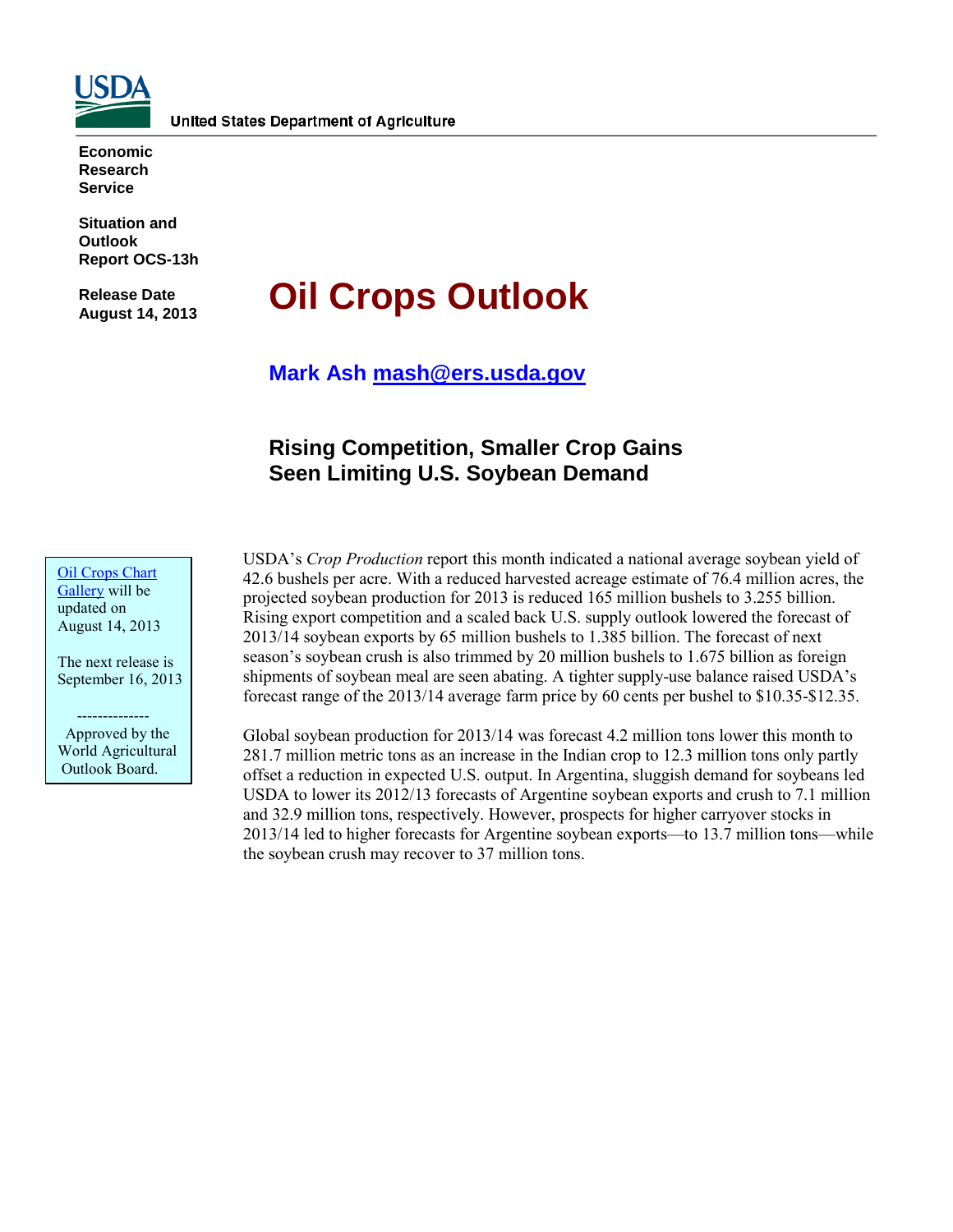## *Soybean Yields Expected To Rebound From Last Year's Drought*

USDA's *Crop Production* report this month issued the first forecast of 2013 soybean yields based on an objective survey of crop development. This survey taken from randomly selected area samples in major producing States—provides a preliminary projection of the ultimate biological yield for soybean plants by counting plant density and the number of branches, flowers, and pods. Prior to maturity, USDA estimates—based on historical averages—the number of pods that the plants could produce and the number and weight of beans in each. A factor for expected losses in harvesting is also applied. This month, data from this first survey indicated a national average yield of 42.6 bushels per acre. Although well above last year's drought-reduced yield of 39.6 bushels per acre, it is below last month's estimated trend of 44.5 bushels.

As of August 11, 64 percent of the U.S. soybean crop was rated in good-toexcellent condition. Due to a wet spring and planting delays, soybean crop development this year is lagging moderately from the usual pace, although 58 percent of soybeans have started to form pods. In July, soil moisture conditions dried out considerably throughout the Midwest. While much improved from a year ago, below-average precipitation this summer for parts of the western Corn Belt may curtail yields. Without some improvement in moisture conditions, Iowa soybeans may yield only modestly better than they did during last year's drought. So far, the stress on crops has been tempered by seasonally mild temperatures. August weather will again be a critical factor for Midwestern soybean yields. Delayed maturity, however, may require regular rains and warm, frost-free days well into September this year to sustain normal crop development. In contrast, the Southeast's record-high soybean yields last year are unlikely to be duplicated due to harm from excessive moisture.

Also this month, the National Agricultural Statistics Service resurveyed the soybean acreage planted for 14 major States. The revised data show sown soybean acreage for 2013 at 77.2 million acres—down 550,000 from the June estimate. Prevented plantings were larger than usual for several northern States while other parts of the southern Midwest and Southeast had less double-cropped soybeans planted than first intended. Likewise, harvested acreage is estimated down to 76.4 million acres. Coupling the harvested area with a reduced yield forecast lowers the 2013 production forecast for soybeans to 3.255 billion bushels. Soybean production is forecast 165 million bushels lower than USDA's previous projection and thereby shrinks to the third-largest crop in U.S. history. Beginning soybean stocks are forecast unchanged so total supplies for 2013/14 also decline by 165 million bushels.

#### *U.S. Outlook for Soybean Demand Dims With Scaled Down Supply, Rising Competition*

Even with prospects for a 5.5-percent increase in 2013/14 soybean supplies, U.S. export demand is under pressure from an abundance of unused stocks in South America. Aligned this month with a scaled back supply outlook for U.S. soybeans, this competition is seen curtailing 2013/14 exports by 65 million bushels to 1.385 billion. The forecast of next season's soybean crush is also trimmed by 20 million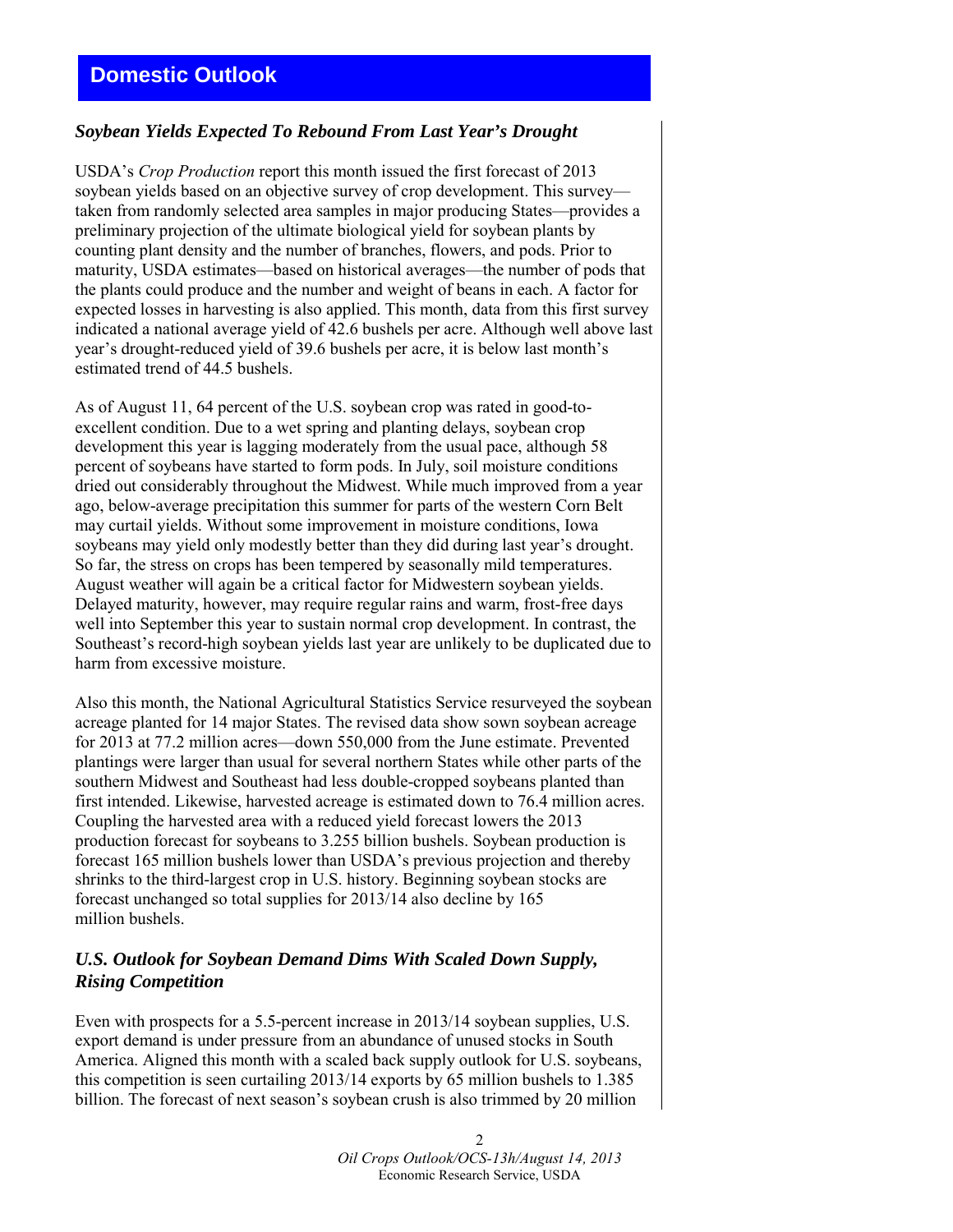bushels to 1.675 billion as foreign shipments of soybean meal are seen abating. Despite a more pessimistic outlook for soybean demand, a larger reduction for the crop may moderate an increase in 2013/14 ending stocks to 220 million bushels versus last month's forecast of 295 million.

For 2012/13 soybean exports, an exceptionally slow finish to the marketing year prompted lowering its forecast by 15 million bushels this month to 1.315 billion. Current export demand has primarily shifted to Brazil. Domestic soybean crushing is also slowing but not as rapidly as exports have. This is acknowledged with an increase for the 2012/13 crush by 25 million bushels to 1.685 billion. The nearly dormant export shipments this summer and an unusual influx of soybean imports from South America have kept enough supplies available for crushers to sustain operating rates. USDA raised its forecast of soybean imports for 2012/13 by 10 million bushels to a record 35 million. Processors have searched widely this season for all available soybean supplies because of a robust export market for soybean meal. Forecast U.S. exports of soybean meal in 2012/13 were raised 400,000 short tons this month to 10.9 million.

## *Favorable Condition of the U.S. Soybean Crop Forces Prices Down*

Last month, cash prices for soybeans collapsed under the growing pressure of a bright new-crop outlook. The market's abrupt transition also encouraged farmers to sell more of their last few stocks of old-crop soybeans, which added to the downward price momentum. In early July, cash prices at central Illinois country elevators were near \$16 per bushel but are now just over \$13. Soybean prices may continue to decline through the fall harvest. At \$10.35-\$12.35 per bushel, USDA's forecast range for the 2013/14 average farm price is well below this year's average of \$14.40 per bushel. However, prospects for a tighter supply-use balance hiked the price forecast by 60 cents per bushel from last month.

Cash prices for soybean meal and soybean oil have also tumbled quickly. From its mid-July peak, central Illinois soybean meal prices had plummeted about \$150 per short ton by early August to around \$425 per short ton. Likewise, soybean oil prices in early July were close to 47 cents per pound but currently hover just over 41 cents per pound. As a consequence, USDA lowered its season-average price forecasts for soybean oil by 1 cent for 2012/13 (to 47 cents per pound) and by 3 cents for 2013/14 (to 44-48 cents per pound).

Stocks of soybean oil have not declined as rapidly as previously forecast due to stronger than expected output and weaker demand (particularly for biodiesel). Season-ending oil stocks for 2012/13 are forecast up 225 million pounds to 1.97 billion pounds. Recent consumption reports for biodiesel have not strengthened quickly enough to reach the previous forecast. Thus, USDA lowered its 2012/13 forecast of the soybean oil used for biodiesel by 200 million pounds to 4.6 billion. Blenders are still obligated to use the same volume of biodiesel for the 2013 calendar year, so use should pick up in the last quarter of the year. The consumption for 2013/14 (October-September) is forecast up 200 million pounds to 5.7 billion. Exports of soybean oil are also seen finishing 2012/13 at a moderate pace and are forecast 50 million pounds lower to 2.15 billion pounds.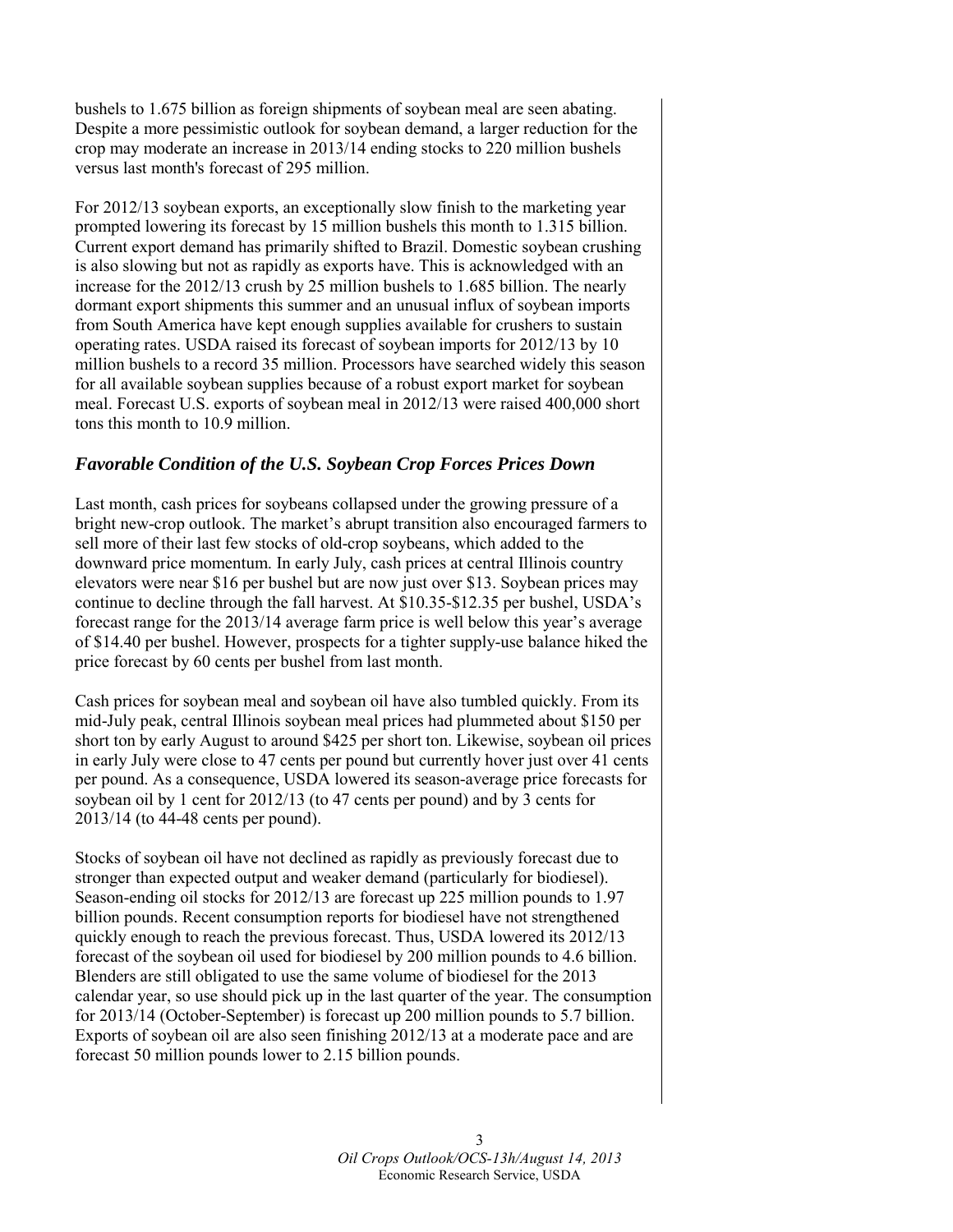## *Lower Acreage and Yields To Sharply Reduce 2013 Peanut Harvest*

As of August 11, 65 percent of the U.S. peanut crop was rated in good-to-excellent condition. But except for Oklahoma and New Mexico, growing conditions are far less optimal than a year ago, when yields set at an all-time high at 4,192 pounds per acre. Drying is needed throughout the Southeast as torrential July rains drenched peanut crops. If they were not already flooded out, peanuts are at a much greater risk for multiple diseases due to the excessive rain. For 2013/14, the U.S. average peanut yield is forecast declining to 3,620 pounds per acre. On an expected harvested area of 1.06 million acres (down more than one-third from last year), the yield forecast would produce a crop totaling 3.85 billion pounds. Compared to last year's record, the current peanut crop is expected down by 43 percent.

The outlook for peanut demand in 2013/14 looks much the same as last month. The only change is that a smaller crop may trim the volume of lower-grade peanuts used in crushing to 500 million pounds. Thus, the lower production forecast would mainly lead to a reduction in season-ending stocks to 2.1 billion pounds compared to 2.64 billion in 2012/13. As a consequence, peanut prices may find slightly more support next year than previously expected but are still forecast well below this year's average at 30.4 cents per pound.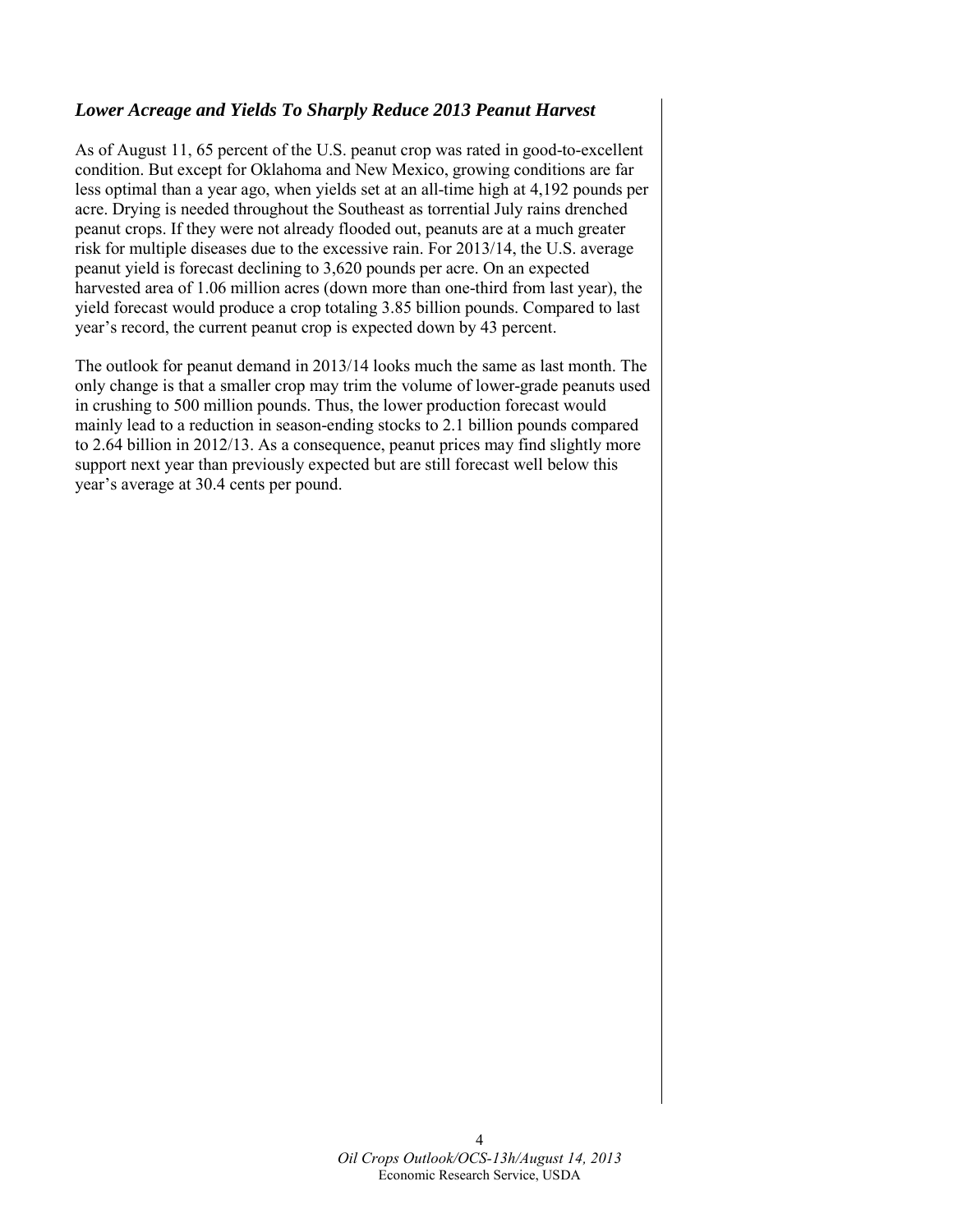## *Heavy Monsoon Rains Boost Indian Soybean Area but May Limit Yield Potential*

Global soybean production for 2013/14 was forecast 4.2 million tons lower this month to 281.7 million metric tons. A larger Indian crop only partly offsets a reduction in expected U.S. output. A lower U.S. carryout for 2013/14 could overwhelm an increase for Argentine soybean stocks to trim the growth in global ending stocks to 72.3 million tons. However, global inventories next year would still be well above the expected 2012/13 carryout at 62.2 million tons.

In India, an early onset and strong start for this summer's monsoon rains favored an expansion of sown area for soybeans, which is estimated up 10 percent to a record 11.9 million hectares. For the top soybean-growing region of Madhya Pradesh, heavy, nonstop downpours have resulted in a cumulative rainfall from June 1 that was 79 percent above average. However, if soybean fields continue to be inundated like this, yields would be adversely affected. Based on an increase in the area estimate, USDA forecast Indian soybean production for 2013/14 at 12.3 million tons versus 12 million last month.

## *Argentine Export Competition To Be Heightened Next Season by Huge Carryover Stocks*

In Argentina, soybean oil prices have plunged due to accumulating supplies. This trend was precipitated by the harvest of a large soybean crop and a collapse of the country's export market for biodiesel in Europe. In 2012/13, Argentine industrial use of soybean oil for biodiesel may slump to 1.8 million tons and to 2 million tons for 2013/14, compared to 2.65 million tons in 2011/12. The inability to absorb these soybean oil supplies in the domestic market has slowed the soybean crush and is forcing more oil exports onto the international market. Argentine soybean oil exports in 2012/13 are seen growing to 4.15 million tons and to 4.6 million tons for 2013/14. Last year, the export shipments had declined to 3.8 million tons as more was being used for biodiesel.

Even so, the Argentine soybean crushing industry is currently running well below capacity. Compared with their soybean use at 35.9 million tons for 2011/12, Argentine processors may consume only 32.9 million tons in 2012/13. A reduced output has also sharply cut export shipments of soybean meal, which may fall to an 8-year low of 23.4 million tons. The fortunes of processors may reverse in 2013/14, however, as the soybean crush is expected to recover to 37 million tons and could drive an expansion of soybean meal exports to 27.8 million tons.

Sluggish demand for soybeans in Argentina is leading to a massive accumulation of stocks there. But—probably before their next crop is harvested—farmers will dispose more of these supplies, which would compete more directly with U.S. newcrop soybeans. This month, USDA lowered its forecast of Argentine soybean exports for 2012/13 by 700,000 tons to 7.1 million but raised the forecast of 2013/14 exports by 1.7 million tons to 13.7 million.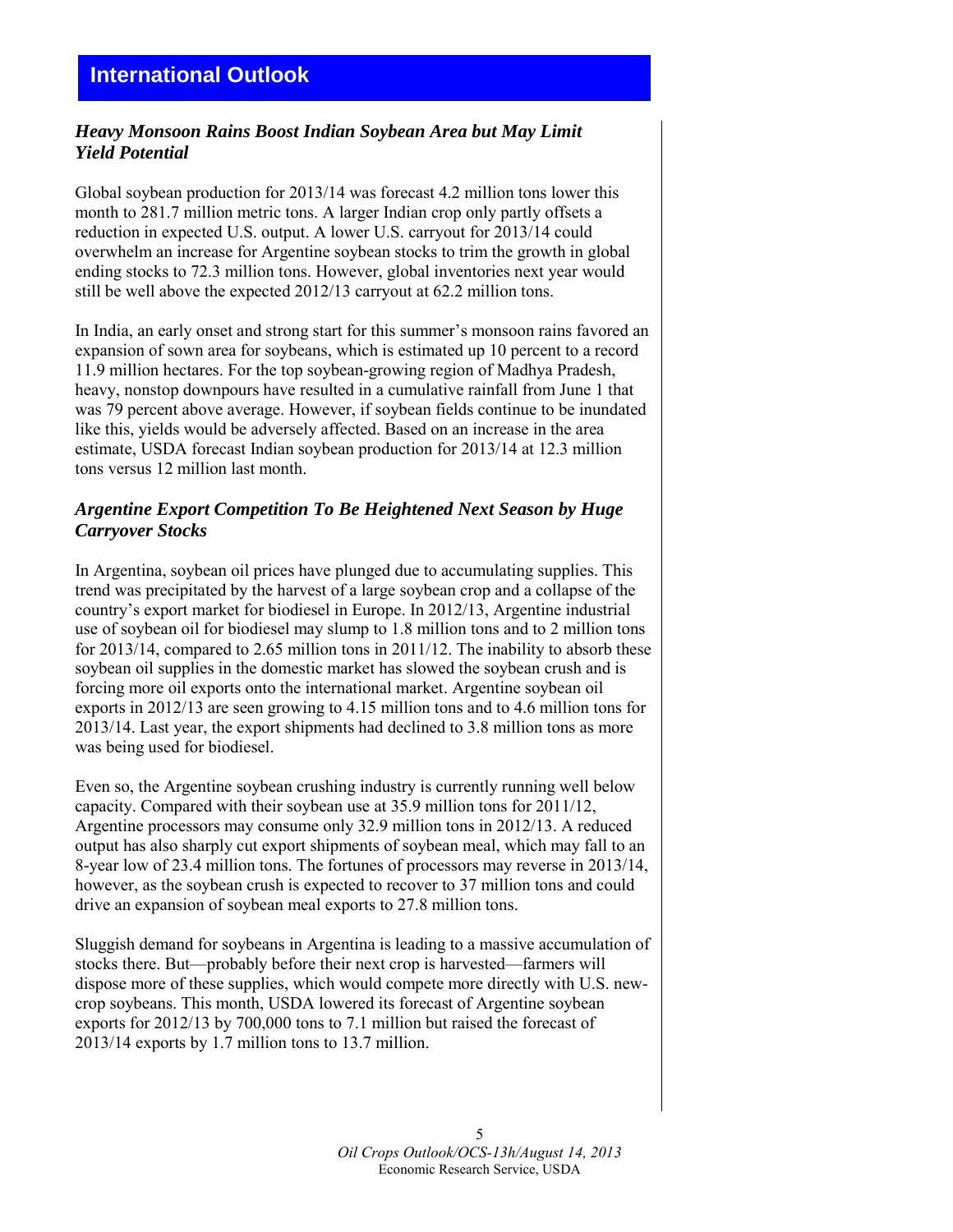## *Favorable Weather Boosts Rapeseed Crops in Europe, China, and Canada*

In 2013/14, soybeans will likely account for the primary gains in global oilseed production but rapeseed will also contribute part of the increase. Global rapeseed production for 2013/14 is forecast 1.6 million tons higher this month to a record 66.4 million. Based on rising yields, larger production gains are anticipated this month for the European Union, Ukraine, China, and Canada. Those increases will encourage larger imports and use of rapeseed.

The outlook for EU rapeseed production is brightened this month by forecasts of higher crop yields for Germany, France, the Czech Republic, and several other countries. The EU crop total is raised by 800,000 tons this month to 20.5 million. Despite these gains, EU rapeseed imports may remain high to help offset a lower availability of soybean meal from South America. EU processors are expected to import 3.4 million tons of rapeseed in 2012/13 and 3.3 million tons for 2013/14.

The rapeseed harvest in Ukraine for 2013/14 is estimated at 2.2 million tons—up from last month's estimate of 2 million and nearly double last year's crop of 1.2 million. Although this month's production increase is yield related, most of the year-to-year increase is based on an 83-percent gain in harvested area. With little domestic crushing capacity for rapeseed, exports from Ukraine may surge to 2.1 million tons from 1.3 million in 2012/13. Most of these supplies are used in Western Europe.

China's rapeseed crop for 2013/14 is expected to increase to 14.2 million tons on a harvested area of 7.45 million hectares. Additional supplies are expected to boost the domestic crush to 16.2 million tons.

Despite a late start for planting last spring in Canada's Prairie Provinces, canola yields are expected to climb due to the excellent weather conditions seen since then. So, despite an 8-percent decline in canola area this year, Canada's crop is seen up to record 15.3 million tons. This compares to last month's forecast at 15 million and last year's harvest of 13.3 million. Very quickly, a big Canadian crop would transform a tight canola market with a very low stocks carryover to one of relative abundance. Even so, a restoration of season-ending stocks could be limited by strong foreign demand for canola and canola products.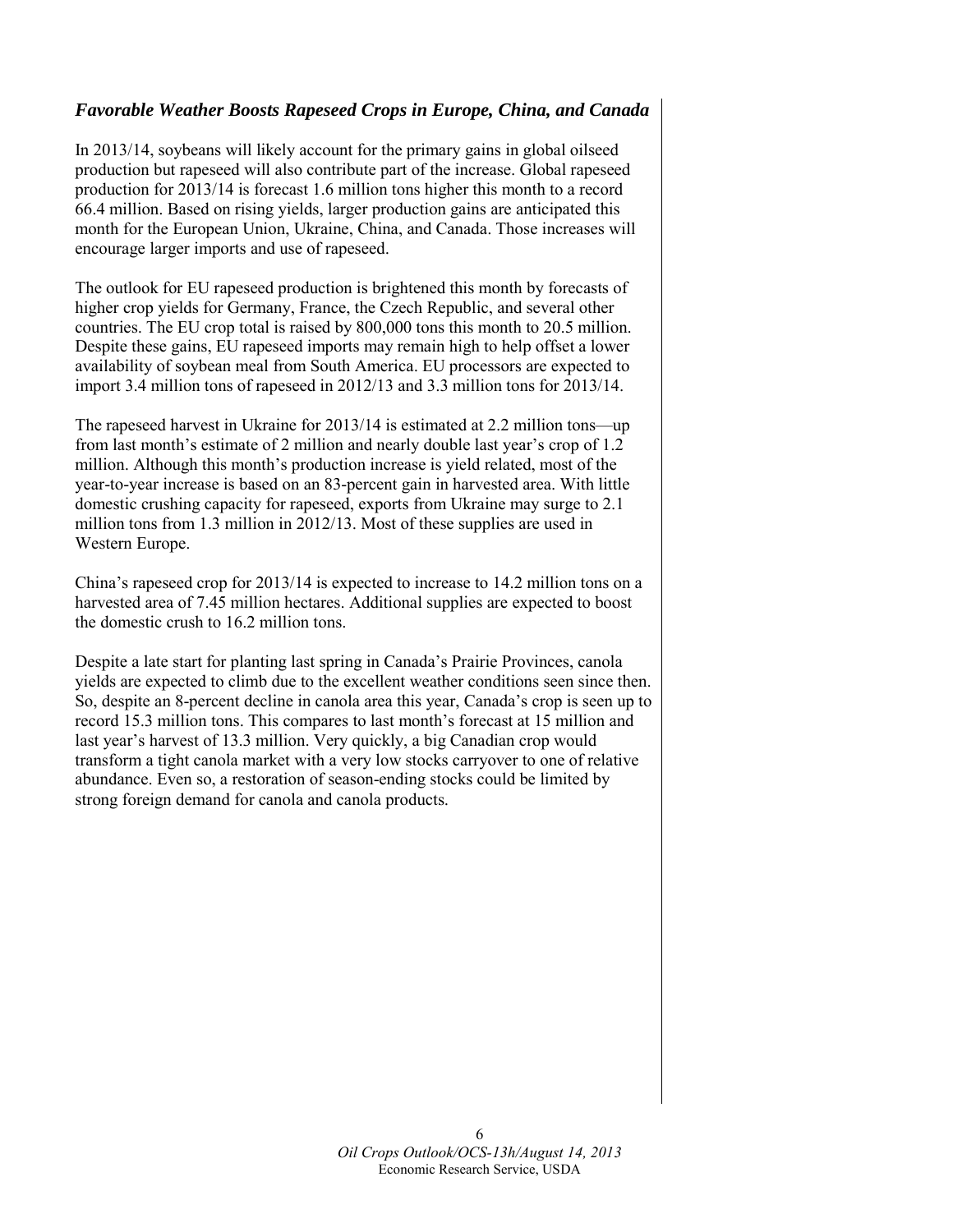#### **Contact Information**

Mark Ash, 202-694-5289, mash@ers.usda.gov Verna Daniels, (202) 694-5301, vblake@ers.usda.gov

#### **Subscription Information**

Subscribe to ERS e-mail notification service at http://www.ers.usda.gov/subscribe-to-ers-e-newsletters.aspx to receive timely notification of newsletter availability. Printed copies can be purchased from the USDA Order Desk by calling 1-800-363-2068 (specify the issue number)

To order printed copies of the five field crop newsletters—cotton and wool, feed, rice, oil crops, and wheat—as a series, specify series SUB-COR-4043

*Oil Crops Monthly Tables, (http://www.ers.usda.gov/publications/ocs-oil-cropsoutlook/)* 

*Oil Crops Chart Gallery, (http://www.ers.usda.gov/data-products/chart-gallery.aspx)* 

#### *Data*

Monthly tables from Oil Crops Outlook are available in Excel (.xls) spreadsheets at http://www.ers.usda.gov/publications/ocs-oil-crops-outlook/. These tables contain the latest data on the production, use, imports, exports, prices, and textile trade of cotton and other fibers.

#### *Recent Report*

Estimating the Substitution of Distillers' Grains for Corn and Soybean Meal in the U.S. Feed Complex http://www.ers.usda.gov/media/236568/fds11i01\_2\_.pdf.

Corn-based dry-mill ethanol production and that of its coproducts—notably distillers'dried grains with soluble (DDGS)—has surged in the past several years. The U.S. feed industry has focused on the size of this new feed source and its impact on the U.S. feed market, particularly the degree that DDGS substitute for corn and soybean meal in livestock/poultry diets and reduce ethanol's impact on the feed market. This study develops a method to estimate the potential use of U.S. DDGS and its substitutability for corn and soybean meal in U.S. feed rations.

## *Related Websites*

Oil Crops Outlook, http://usda.mannlib.cornell.edu/MannUsda/viewDocumentInfo.do?documentID=1288 WASDE, http://usda.mannlib.cornell.edu/MannUsda/viewDocumentInfo.do?documentID=1194 Oilseed Circular, http://www.fas.usda.gov/oilseeds\_arc.asp Soybeans and Oil Crops Topic, http://www.ers.usda.gov/topics/crops/soybeans-oil-crops.aspx

The U.S. Department of Agriculture (USDA) prohibits discrimination in all its programs and activities on the basis of race, color, national origin, age, disability, and, where applicable, sex, marital status, familial status, parental status, religion, sexual orientation, genetic information, political beliefs, reprisal, or because all or a part of an individual's income is derived from any public assistance program. (Not all prohibited bases apply to all programs.) Persons with disabilities who require alternative means for communication of program information (Braille, large print, audiotape, etc.) should contact USDA's TARGET Center at (202) 720-2600 (voice and TDD). To file a complaint of discrimination write to USDA, Director, Office of Civil Rights, 1400 Independence Avenue, S.W., Washington, D.C. 20250-9410 or call (800) 795- 3272 (voice) or (202) 720-6382 (TDD). USDA is an equal opportunity provider and employer.

#### 7 *Oil Crops Outlook*/*OCS-13h/August 14, 2013* Economic Research Service, USDA

## **E mail Notification**

Readers of ERS outlook reports have two ways they can receive an e-mail notice about release of reports and associated data.

• Receive timely notification (soon after the report is posted on the web) via USDA's Economics, Statistics and Market Information System (which is housed at Cornell University's Mann Library). Go to [http://usda.mannlib.cornell.edu/](http://usda.mannlib.cornell.edu/MannUsda/aboutEmailService.do) [MannUsda/aboutEmailService.do](http://usda.mannlib.cornell.edu/MannUsda/aboutEmailService.do) and follow the instructions to receive e-mail notices about ERS, Agricultural Marketing Service, National Agricultural Statistics Service, and World Agricultural Outlook Board products.

• Receive weekly notification (on Friday afternoon) via the ERS website. Go to http://www.ers.usda.gov/subscrib e-to-ers-e-newsletters.aspx and follow the instructions to receive notices about ERS outlook reports, Amber Waves magazine, and other reports and data products on specific topics. ERS also offers RSS (really simple syndication) feeds for all ERS products. Go to http://www.ers.usda.gov/rss/ to get started.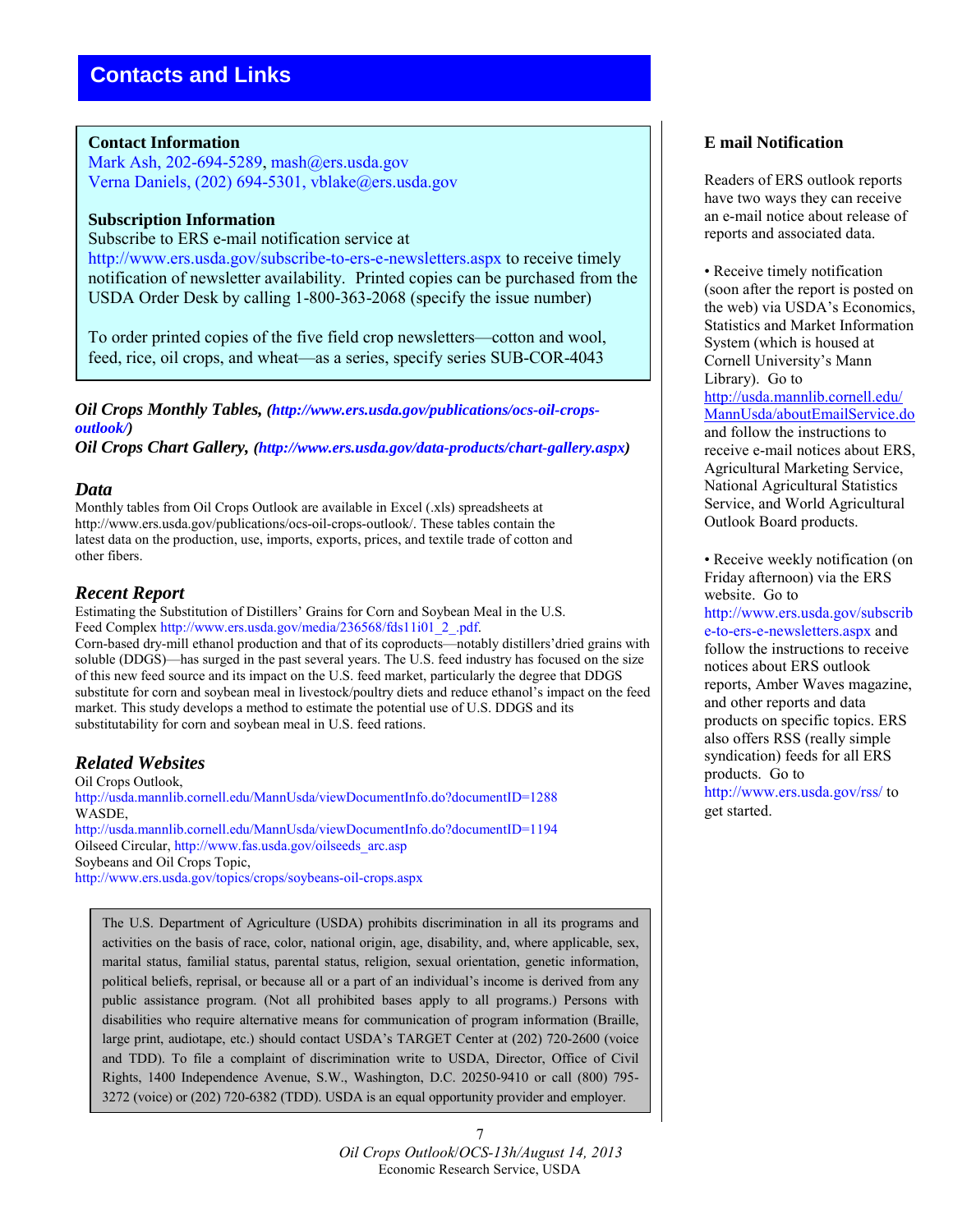#### Table 1--Soybeans: Annual U.S. supply and disappearance

|                        | Area    |               | Yield<br>Supply |           |                    | Use |       |       |                                           |                |       |        |
|------------------------|---------|---------------|-----------------|-----------|--------------------|-----|-------|-------|-------------------------------------------|----------------|-------|--------|
| Year beginning         | Planted | Harvested     |                 | Beginning |                    |     |       | Crush | Seed, feed                                |                |       | Ending |
| September 1            |         |               |                 | stocks    | Production Imports |     | Total |       | & residual                                | <b>Exports</b> | Total | stocks |
|                        |         | Million acres | $Bu$ ./acre     |           |                    |     |       |       | -Million bushels------------------------- |                |       |        |
| 2011/12                | 75.0    | 73.8          | 41.9            | 215       | 3.094              | 16  | 3,325 | .703  | 87                                        | 1.365          | 3.155 | 169    |
| $2012/13$ <sup>1</sup> | 77.2    | 76.1          | 39.6            | 169       | 3.015              | 35  | 3.219 | .685  | 94                                        | 1.315          | 3.094 | 125    |
| $2013/14^2$            | 77.2    | 76.4          | 42.6            | 125       | 3.255              | 15  | 3,395 | .675  | 115                                       | 1.385          | 3.175 | 220    |

#### Soybeans: Quarterly U.S. supply and disappearance

|                    | Supply    |                    |      |         | Use         |                                             |         |         |
|--------------------|-----------|--------------------|------|---------|-------------|---------------------------------------------|---------|---------|
|                    | Beginning |                    |      |         | Crush, seed |                                             |         | Ending  |
|                    | stocks    | Production Imports |      | Total   | & residual  | Exports                                     | Total   | stocks  |
| 2011/12            |           |                    |      |         |             | --Million bushels-------------------------- |         |         |
| September-November | 215.0     | 3,093.5            | 2.8  | 3,311.4 | 516.6       | 424.9                                       | 941.5   | 2,369.9 |
| December-February  | 2,369.9   | ---                | 3.1  | 2,373.0 | 519.1       | 479.4                                       | 998.5   | 1,374.5 |
| March-May          | 1,374.5   | ---                | 5.3  | 1,379.8 | 455.7       | 256.7                                       | 712.4   | 667.5   |
| June-August        | 667.5     | ---                | 4.8  | 672.3   | 298.9       | 204.0                                       | 502.9   | 169.4   |
| Total              |           | 3,093.5            | 16.1 | 3,324.7 | 1,790.3     | 1,365.0                                     | 3,155.3 |         |
| 2012/13            |           |                    |      |         |             |                                             |         |         |
| September-November | 169.4     | 3,015.0            | 4.3  | 3,188.7 | 602.9       | 619.5                                       | 1,222.5 | 1,966.2 |
| December-February  | 1,966.2   | ---                | 4.7  | 1,970.9 | 441.9       | 530.9                                       | 972.9   | 998.0   |
| March-May          | 998.0     | ---                | 7.8  | 1,005.9 | 446.3       | 125.1                                       | 571.3   | 434.5   |
| Total to date      |           | 3,015.0            | 16.8 | 3,201.2 | 1,491.2     | 1,275.5                                     | 2,766.7 |         |

<sup>1</sup> Estimated.<sup>2</sup> Forecast.

Sources: USDA, National Agricultural Statistics Service, *Crop Production* and *Grain Stocks* and U.S. Department of Commerce, U.S. Census Bureau, *Foreign Trade Statistics.*

#### Table 2--Soybean meal: U.S. supply and disappearance

|                                       | Disappearance<br>Supply |                    |     |        |                  |         |        |                  |
|---------------------------------------|-------------------------|--------------------|-----|--------|------------------|---------|--------|------------------|
| Year beginning Beginning<br>October 1 | stocks                  | Production Imports |     | Total  | Domestic         | Exports | Total  | Ending<br>stocks |
|                                       |                         |                    |     |        | 1,000 short tons |         |        |                  |
| 2011/12                               | 350                     | 41.025             | 216 | 41.591 | 31.548           | 9.743   | 41.291 | 300              |
| $2012/13$ <sup>1</sup>                | 300                     | 39.900             | 350 | 40.550 | 29.350           | 10.900  | 40.250 | 300              |
| $2013/14^2$                           | 300                     | 39.735             | 165 | 40.200 | 30,200           | 9.700   | 39.900 | 300              |

 $<sup>1</sup>$  Estimated.  $<sup>2</sup>$  Forecast.</sup></sup>

Source: USDA, World Agricultural Outlook Board, *World Agricultural Supply and Demand Estimates.*

| Table 3--Sovbean oil: U.S. supply and disappearance |                |            |         |        |        |                  |        |         |        |        |  |
|-----------------------------------------------------|----------------|------------|---------|--------|--------|------------------|--------|---------|--------|--------|--|
|                                                     |                |            | Supply  |        |        | Disappearance    |        |         |        |        |  |
| Year beginning                                      | Beginning      | Production | Imports | Total  |        | Domestic         |        | Exports | Total  | Ending |  |
| October 1                                           | stocks         |            |         |        | Total  | <b>Biodiesel</b> | Food   |         |        | stocks |  |
|                                                     | Million pounds |            |         |        |        |                  |        |         |        |        |  |
| 2011/12                                             | 2.425          | 19.740     | 149     | 22.315 | 18,311 | 4,870            | 13.441 | 1.464   | 19,775 | 2.540  |  |
| $2012/13$ <sup>1</sup>                              | 2.540          | 19.780     | 350     | 22.670 | 18,550 | 4.600            | 13.950 | 2.150   | 20.700 | 1,970  |  |
| $2013/14^2$                                         | 1.970          | 19.265     | 250     | 21.485 | 18,550 | 5.700            | 12,850 | 1.300   | 19.850 | 1,635  |  |

<sup>1</sup> Estimated. <sup>2</sup> Forecast.

Source: USDA, World Agricultural Outlook Board, *World Agricultural Supply and Demand Estimates.*

Last update: 8/13/2013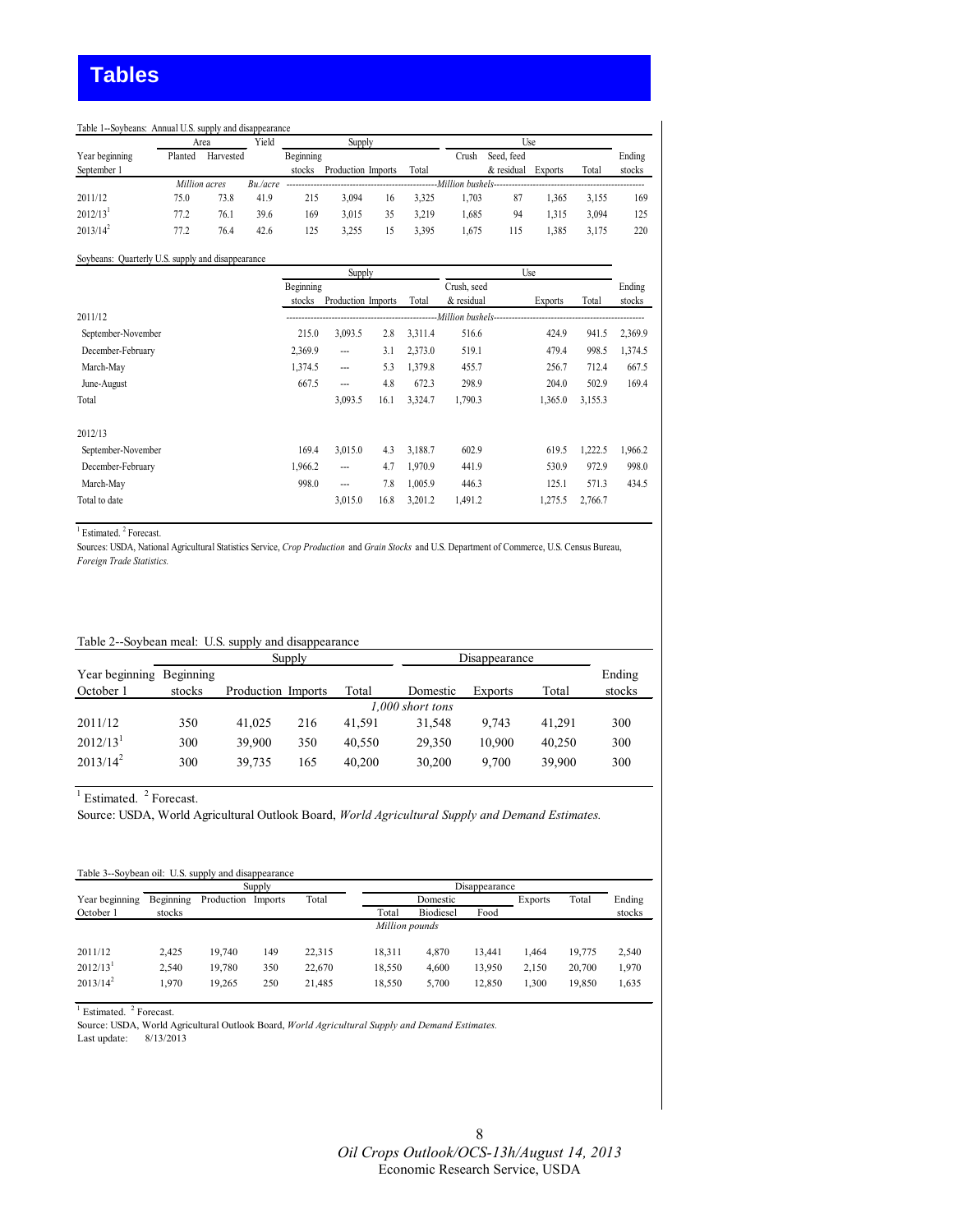#### Table 4--Cottonseed: U.S. supply and disappearance

|                        |           |            | Supply           |       | Disappearance    |       |         |       |       |        |
|------------------------|-----------|------------|------------------|-------|------------------|-------|---------|-------|-------|--------|
| Year beginning         | Beginning |            |                  |       |                  |       |         |       |       | Ending |
| August 1               | stocks    | Production | Total<br>Imports |       |                  | Crush | Exports | Other | Total | stocks |
|                        |           |            |                  |       | 1,000 short tons |       |         |       |       |        |
| 2011/12                | 618       | 5,370      | 72               | 6,059 |                  | 2.400 | 133     | 3.097 | 5.629 | 430    |
| $2012/13$ <sup>1</sup> | 430       | 5,666      | 100              | 6,196 |                  | 2,500 | 180     | 3.024 | 5,704 | 492    |
| $2013/14^2$            | 492       | 4.367      | 100              | 4.959 |                  | 2.200 | 150     | 2.204 | 4.554 | 405    |

<sup>1</sup> Estimated. <sup>2</sup> Forecast.

Sources: USDA*,* National Agricultural Statistics Service, *Crop Production* and U.S. Department of Commerce, U.S. Census Bureau, *Foreign Trade Statistics.*

#### Table 5--Cottonseed meal: U.S. supply and disappearance

|                        |           |            | Supply  |                  | Disappearance |               |       |        |
|------------------------|-----------|------------|---------|------------------|---------------|---------------|-------|--------|
| Year beginning         | Beginning |            |         |                  |               |               |       | Ending |
| October 1              | stocks    | Production | Imports | Total            | Domestic      | Exports Total |       | stocks |
|                        |           |            |         | 1,000 short tons |               |               |       |        |
|                        |           |            |         |                  |               |               |       |        |
| 2011/12                | 45        | 1.090      | 0       | 1,135            | 982           | 103           | 1,085 | 50     |
| $2012/13$ <sup>1</sup> | 50        | 1,125      | 0       | 1,175            | 1.015         | 110           | 1,125 | 50     |
| $2013/14^2$            | 50        | 990        | 0       | 1.040            | 890           | 100           | 990   | 50     |

<sup>1</sup> Estimated. <sup>2</sup> Forecast.

Source: USDA, Foreign Agricultural Service, *PS&D Online.*

#### Table 6--Cottonseed oil: U.S. supply and disappearance

|                        |           |            | Supply  |                |          | Disappearance |       |        |
|------------------------|-----------|------------|---------|----------------|----------|---------------|-------|--------|
| Year beginning         | Beginning |            |         |                |          |               |       | Ending |
| October 1              | stocks    | Production | Imports | Total          | Domestic | Exports       | Total | stocks |
|                        |           |            |         | Million pounds |          |               |       |        |
| 2011/12                | 165       | 755        |         | 930            | 571      | 259           | 830   | 100    |
|                        |           |            | 10      |                |          |               |       |        |
| $2012/13$ <sup>1</sup> | 100       | 800        | 20      | 920            | 590      | 230           | 820   | 100    |
| $2013/14^2$            | 100       | 695        |         | 795            | 485      | 210           | 695   | 100    |

<sup>1</sup> Estimated. <sup>2</sup> Forecast.

Source: USDA, Foreign Agricultural Service, *PS&D Online.*

#### Table 7--Peanuts: U.S. supply and disappearance

|                        |         | Area          | Yield       | Supply           |            |         | Disappearance |                |       |          |         |       |        |
|------------------------|---------|---------------|-------------|------------------|------------|---------|---------------|----------------|-------|----------|---------|-------|--------|
| Year beginning         | Planted | Harvested     |             | <b>Beginning</b> |            |         |               | Domestic       |       | Seed &   |         |       | Ending |
| August 1               |         |               |             | stocks           | Production | Imports | Total         | food           | ∠rush | residual | Exports | Total | stocks |
|                        |         | $1.000$ acres | Pounds/acre |                  |            |         |               | Million pounds |       |          |         |       |        |
|                        |         |               |             |                  |            |         |               |                |       |          |         |       |        |
| 2011/12                | 1.141   | .081          | 3,386       | .516             | 3,659      | 254     | 5.429         | 2.805          | 604   | 472      | 545     | 4.425 | 1.003  |
| $2012/13$ <sup>1</sup> | .638    | .608          | 4,192       | .003             | 6.741      | 115     | .860          | 2.798          | 655   | 592      | .175    | 5.220 | 2.640  |
| $2013/14^2$            | ,097    | .063          | 3,620       | 2.640            | 3,848      | 65      | 6,553         | 2,880          | 500   | 423      | 650     | 4,453 | 2,100  |

<sup>1</sup> Estimated. <sup>2</sup> Forecast.

Sources: USDA, National Agricultural Statistics Service, *Crop Production* and *Peanut Stocks and Processing,* and U.S. Department of Commerce,

U.S. Census Bureau, *Foreign Trade Statistics.*

Last update: 8/13/2013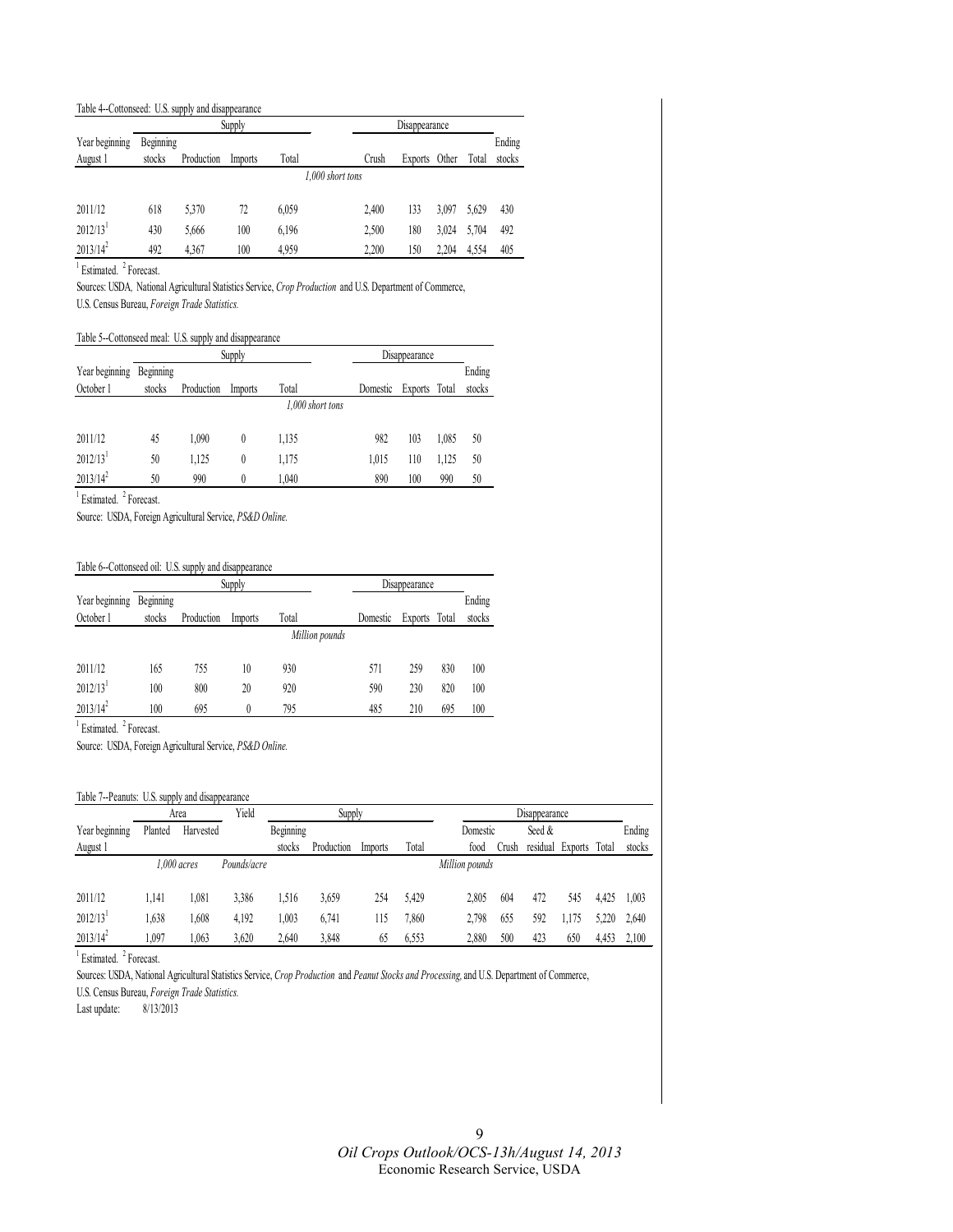Table 8--Oilseed prices received by U.S. farmers

| Marketing            | Soybeans <sup>2</sup> |              | Cottonseed <sup>3</sup> Sunflowerseed <sup>2</sup> | Canola <sup>4</sup>             | Peanuts <sup>3</sup>    | $Flaxsee\overline{d}^4$ |
|----------------------|-----------------------|--------------|----------------------------------------------------|---------------------------------|-------------------------|-------------------------|
| year                 |                       |              |                                                    |                                 |                         |                         |
|                      | \$/bushel             | \$/short ton | \$/cwt.                                            | $\frac{\text{S}}{\text{Cwt}}$ . | Cents/pound             | \$/bushel               |
| 2002/03              | 5.53                  | 101.00       | 12.10                                              | 10.60                           | 18.20                   | 5.77                    |
| 2003/04              | 7.34                  | 117.00       | 12.10                                              | 10.60                           | 19.30                   | 5.88                    |
| 2004/05              | 5.74                  | 107.00       | 13.70                                              | 10.70                           | 18.90                   | 8.07                    |
| 2005/06              | 5.66                  | 96.00        | 12.10                                              | 9.62                            | 17.30                   | 5.94                    |
| 2006/07              | 6.43                  | 111.00       | 14.50                                              | 11.90                           | 17.70                   | 5.80                    |
| 2007/08              | 10.10                 | 162.00       | 21.70                                              | 18.30                           | 20.50                   | 13.00                   |
| 2008/09              | 9.97                  | 223.00       | 21.80                                              | 18.70                           | 23.00                   | 12.70                   |
| 2009/10              | 9.59                  | 158.00       | 15.10                                              | 16.20                           | 21.70                   | 8.15                    |
| 2010/11              | 11.30                 | 161.00       | 23.30                                              | 19.30                           | 22.50                   | 12.20                   |
| 2011/12              | 12.50                 | 260.00       | 29.10                                              | 24.00                           | 31.80                   | 13.90                   |
| $2012/13^1$          | 14.40                 | 255.00       | 25.35                                              | 26.55                           | 30.40                   | 13.78                   |
| 2013/14 <sup>1</sup> | 10.35-12.35           | 175-205      | 22.10-25.40                                        | 22.35-25.65                     | 21.35-24.65 14.25-16.25 |                         |
|                      |                       |              |                                                    |                                 |                         |                         |
| 2011/12              |                       |              |                                                    |                                 |                         |                         |
| September            | 12.20                 | 245.00       | 32.50                                              | 23.10                           | 23.50                   | 13.60                   |
| October              | 11.80                 | 245.00       | 29.60                                              | 22.80                           | 28.90                   | 13.90                   |
| November             | 11.70                 | 268.00       | 29.00                                              | 23.30                           | 33.20                   | 13.90                   |
| December             | 11.50                 | 264.00       | 29.60                                              | 23.00                           | 30.80                   | 13.50                   |
| January              | 11.90                 | 281.00       | 28.90                                              | 23.40                           | 33.70                   | 13.70                   |
| February             | 12.20                 | 276.00       | 29.50                                              | 24.80                           | 32.90                   | 13.20                   |
| March                | 13.00                 | NA           | 28.80                                              | 27.10                           | 34.80                   | 13.30                   |
| April                | 13.80                 | $\rm NA$     | 28.40                                              | 27.80                           | 35.10                   | 14.10                   |
| May                  | 14.00                 | $\rm NA$     | 27.80                                              | 27.70                           | 33.80                   | 14.80                   |
| June                 | 13.90                 | $\rm NA$     | 27.20                                              | 27.40                           | 34.40                   | 12.90                   |
| July                 | 15.40                 | $\rm NA$     | 27.00                                              | 26.60                           | 34.50                   | 13.30                   |
| August               | 16.20                 | 235.00       | 28.80                                              | 25.30                           | 30.40                   | 13.30                   |
| 2012/13              |                       |              |                                                    |                                 |                         |                         |
| September            | 14.30                 | 254.00       | 28.80                                              | 27.00                           | 35.20                   | 13.30                   |
| October              | 14.20                 | 257.00       | 25.90                                              | 26.60                           | 33.80                   | 13.50                   |
| November             | 14.30                 | 257.00       | 26.30                                              | 26.70                           | 32.80                   | 14.10                   |
| December             | 14.30                 | 254.00       | 24.90                                              | 27.80                           | 38.00                   | 13.80                   |
| January              | 14.30                 | 250.00       | 26.00                                              | 26.80                           | 31.20                   | 13.70                   |
| February             | 14.60                 | 217.00       | 25.90                                              | 27.80                           | 28.20                   | 14.30                   |
| March                | 14.60                 | NA           | 24.60                                              | 27.30                           | 27.70                   | 14.40                   |
| April                | 14.40                 | <b>NA</b>    | 24.80                                              | 27.50                           | 26.70                   | 14.90                   |
| May                  | 14.90                 | <b>NA</b>    | 24.00                                              | 28.20                           | 27.20                   | 15.10                   |
| June                 | 15.10                 | <b>NA</b>    | 24.40                                              | 27.40                           | 27.00                   | 15.20                   |
| July <sup>1</sup>    | 15.40                 | NA           | 24.90                                              | 26.50                           | 24.70                   | 15.10                   |

 $<sup>1</sup>$  Preliminary.  $<sup>2</sup>$  September-August.  $<sup>3</sup>$  August-July.  $<sup>4</sup>$  July-June.</sup></sup></sup></sup>

NA = Not available. cwt.=hundredweight.

Source: USDA, National Agricultural Statistics Service, *Agricultural Prices.* 

Last update: 8/13/2013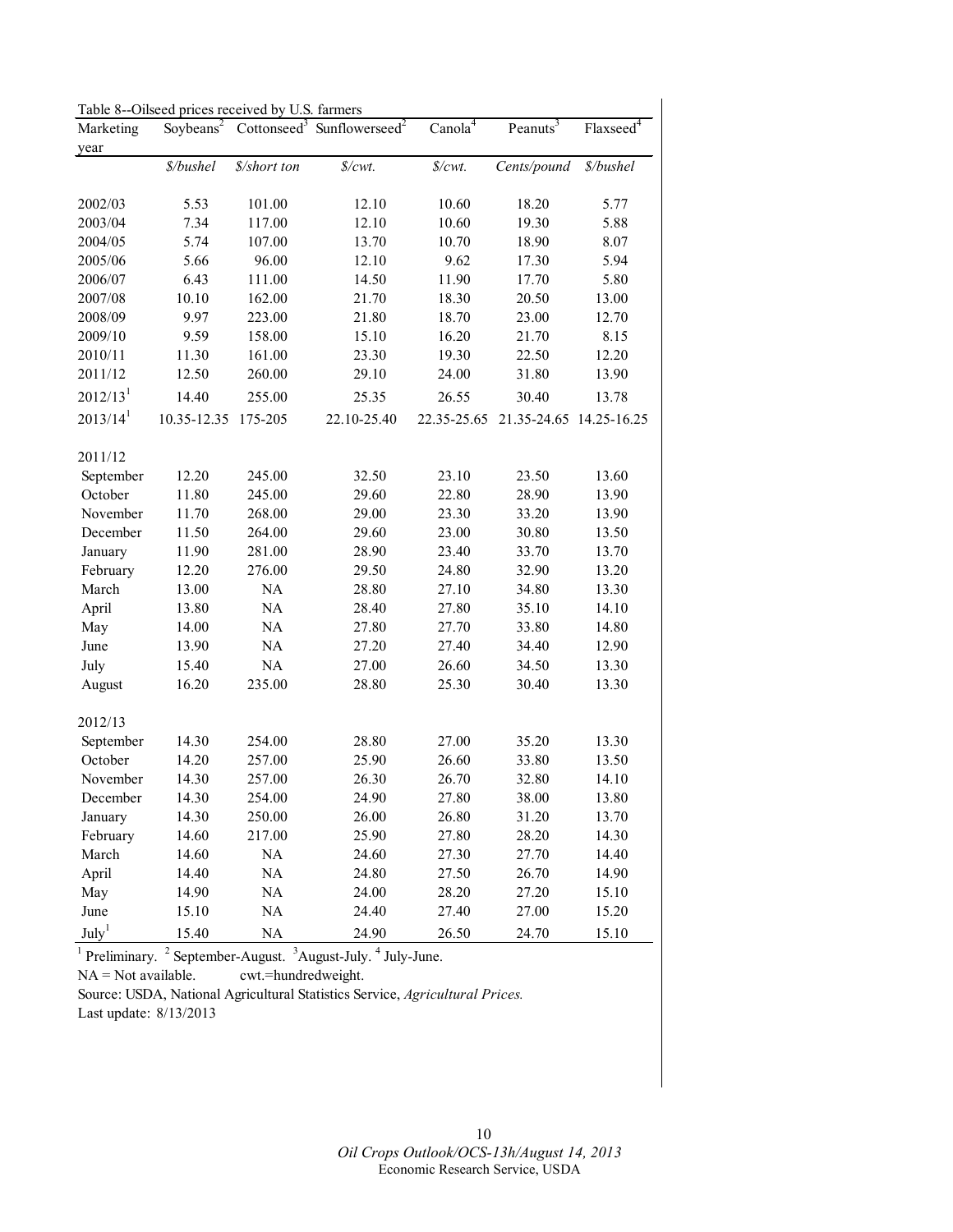| Table 9--U.S. vegetable oil and fats prices |                  |                           |                          |                           |                           |                       |           |               |  |  |
|---------------------------------------------|------------------|---------------------------|--------------------------|---------------------------|---------------------------|-----------------------|-----------|---------------|--|--|
| Marketing                                   | Soybean          |                           | Cottonseed Sunflowerseed | Canola                    | Peanut                    | Corn                  | Lard $6$  | Edible        |  |  |
| year                                        | oil <sup>2</sup> | $\overline{\text{oil}}^3$ | oil <sup>4</sup>         | $\overline{\text{oil}}^4$ | $\overline{\text{oil}}^5$ | $\Omega$ <sup>6</sup> |           | $t$ allow $6$ |  |  |
|                                             |                  |                           |                          | Cents/pound               |                           |                       |           |               |  |  |
|                                             |                  |                           |                          |                           |                           |                       |           |               |  |  |
| 2002/03                                     | 22.04            | 37.75                     | 33.13                    | 29.75                     | 46.70                     | 28.17                 | 18.13     | 17.80         |  |  |
| 2003/04                                     | 29.97            | 31.21                     | 33.42                    | 33.76                     | 60.84                     | 28.43                 | 26.13     | 22.37         |  |  |
| 2004/05                                     | 23.01            | 28.01                     | 43.71                    | 30.78                     | 53.63                     | 27.86                 | 21.80     | 18.48         |  |  |
| 2005/06                                     | 23.41            | 29.47                     | 40.64                    | 31.00                     | 44.48                     | 25.18                 | 21.74     | 18.16         |  |  |
| 2006/07                                     | 31.02            | 35.70                     | 58.03                    | 40.57                     | 52.99                     | 31.80                 | 28.43     | 27.32         |  |  |
| 2007/08                                     | 52.03            | 73.56                     | 91.15                    | 65.64                     | 94.53                     | 69.40                 | 40.85     | 41.68         |  |  |
| 2008/09                                     | 32.16            | 37.10                     | 50.24                    | 39.54                     | 78.49                     | 32.75                 | 26.72     | 25.47         |  |  |
| 2009/10                                     | 35.95            | 40.27                     | 52.80                    | 42.88                     | 59.62                     | 39.29                 | 31.99     | 32.26         |  |  |
| 2010/11                                     | 53.20            | 54.50                     | 86.12                    | 58.68                     | 77.24                     | 60.76                 | 51.52     | 51.34         |  |  |
| 2011/12                                     | 51.90            | 53.22                     | 83.20                    | 57.19                     | 100.15                    | 56.09                 | 48.11     | 50.33         |  |  |
| 2012/13 <sup>1</sup>                        | 47.00            | 48.50                     | 65.00                    | 57.00                     | 91.83                     | 46.50                 | 48.25     | 43.00         |  |  |
| 2013/14 <sup>1</sup>                        | 44.0-48.0        | 47.0-51.0                 | 69.0-73.0                | 55.0-59.0                 | 89.0-93.0                 | 48.0-52.0             | 39.0-43.0 | 38.0-42.0     |  |  |
|                                             |                  |                           |                          |                           |                           |                       |           |               |  |  |
| 2011/12                                     |                  |                           |                          |                           |                           |                       |           |               |  |  |
| October                                     | 51.73            | 51.56                     | 92.50                    | 56.81                     | 97.00                     | 54.24                 | 61.10     | 52.09         |  |  |
| November                                    | 51.44            | 50.50                     | 91.00                    | 56.13                     | 98.75                     | 53.98                 | 48.86     | 45.51         |  |  |
| December                                    | 50.17            | 51.10                     | 91.00                    | 55.40                     | 96.10                     | 53.36                 | 48.71     | 50.78         |  |  |
| January                                     | 50.99            | 52.19                     | 88.75                    | 55.06                     | 95.81                     | 54.00                 | $\rm NA$  | 51.10         |  |  |
| February                                    | 52.36            | 54.56                     | 86.00                    | 56.94                     | 95.00                     | 56.30                 | 52.55     | 53.17         |  |  |
| March                                       | 53.43            | 55.95                     | 82.00                    | 59.10                     | 96.60                     | 59.31                 | 54.60     | 52.24         |  |  |
| April                                       | 54.96            | 56.88                     | 79.00                    | 60.94                     | 102.38                    | 60.75                 | 52.59     | 49.00         |  |  |
| May                                         | 50.69            | 52.00                     | 80.00                    | 55.88                     | 106.13                    | 58.05                 | 54.82     | 55.48         |  |  |
| June                                        | 48.65            | 50.05                     | 80.20                    | 54.10                     | 111.00                    | 52.90                 | 54.83     | 49.88         |  |  |
| July                                        | 51.96            | 53.75                     | 78.00                    | 57.44                     | 110.00                    | 54.76                 | 53.00     | 49.13         |  |  |
| August                                      | 52.65            | 54.65                     | 75.00                    | 58.75                     | 110.00                    | 57.26                 | $\rm NA$  | 48.36         |  |  |
| September                                   | 53.81            | 55.50                     | 75.00                    | 59.75                     | 104.50                    | 58.21                 | NA        | 47.19         |  |  |
| 2012/13                                     |                  |                           |                          |                           |                           |                       |           |               |  |  |
| October                                     | 49.31            | 51.31                     | 74.00                    | 57.50                     | 103.00                    | 54.75                 | 51.60     | 42.27         |  |  |
| November                                    | 46.27            | 49.05                     | 70.30                    | 58.20                     | 99.90                     | 51.93                 | 57.00     | 37.15         |  |  |
| December                                    | 47.16            | 50.06                     | 67.50                    | 57.13                     | 98.56                     | 50.63                 | NA        | 40.92         |  |  |
| January                                     | 48.85            | 50.94                     | 65.25                    | 57.19                     | 96.75                     | 52.06                 | 52.45     | 43.50         |  |  |
| February                                    | 49.33            | 51.56                     | 65.00                    | 59.38                     | 86.00                     | 51.71                 | 45.56     | 41.93         |  |  |
| March                                       | 48.62            | 50.20                     | 64.60                    | 58.95                     | 79.05                     | 47.76                 | $\rm NA$  | 45.00         |  |  |
| April                                       | 49.28            | 49.94                     | 64.00                    | 60.44                     | 77.50                     | 47.06                 | 43.50     | 43.50         |  |  |
| May                                         | 49.31            | 49.75                     | 64.00                    | 60.45                     | 80.00                     | 45.23                 | 44.50     | 43.86         |  |  |
| June                                        | 47.84            | 48.25                     | 64.00                    | 57.50                     | 82.75                     | 42.50                 | 48.50     | 48.44         |  |  |
| July <sup>1</sup>                           | 45.19            | 46.19                     | 64.00                    | 53.25                     | 84.00                     | 38.91                 | 53.25     | 49.13         |  |  |
|                                             |                  |                           |                          |                           |                           |                       |           |               |  |  |

 $<sup>1</sup>$  Preliminary.  $<sup>2</sup>$  Decatur, IL.  $<sup>3</sup>$  PBSY Greenwood, MS.  $<sup>4</sup>$  Midwest.  $<sup>5</sup>$  Southeast mills.  $<sup>6</sup>$  Chicago.</sup></sup></sup></sup></sup></sup>  $NA = Not available.$ 

Sources: USDA, Agricultural Marketing Service, *Monthly Feedstuff Prices* and *Milling and Baking News.*  Last update: 8/13/2013